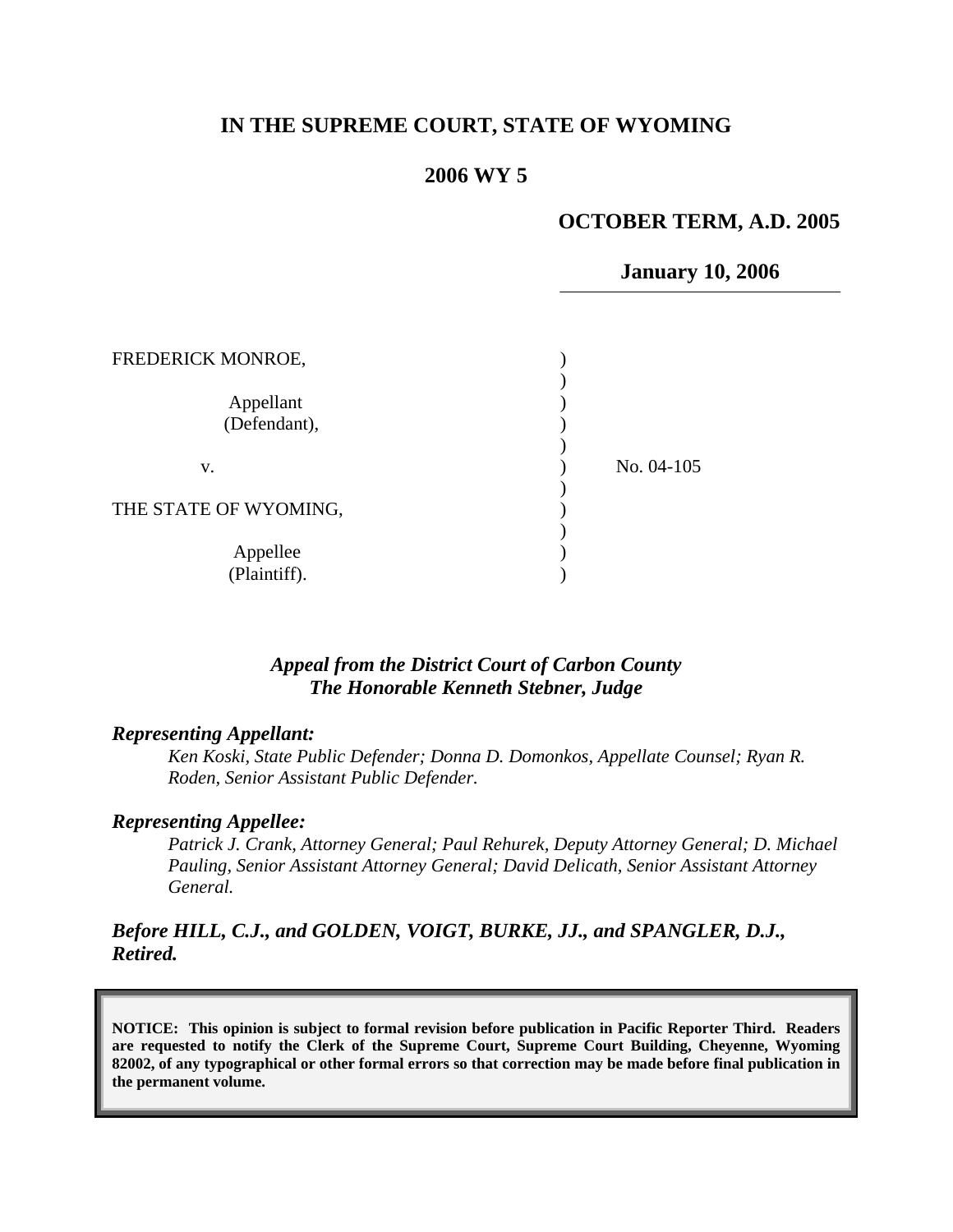### **BURKE, Justice.**

[¶1] Frederick Monroe was convicted of two counts of felony interference with a peace officer. On appeal, Mr. Monroe challenges the denial of his motion to suppress statements made to law enforcement. He also contends that his absence from a competency hearing deprived him of due process. We affirm.

### *ISSUES*

[¶2] Mr. Monroe presents two issues on appeal:

- I. Whether the district court erred in denying [his] motion to suppress his statement, violating his rights under the United States Constitution and Article 1, § 11 of the Wyoming Constitution.
- II. Whether [his] Fifth, Sixth and Fourteenth Amendment right to be present at every critical stage of the criminal proceedings against him was violated when he was not allowed to attend his own competency hearing.

# *FACTS*

[¶3] At the time of the incident, Mr. Monroe was incarcerated in the Wyoming State Penitentiary. Corporal Cleta Morrow was a correctional officer assigned to Mr. Monroe's unit. On the afternoon of December 31, 2002, the inmates in the unit were locked in their cells to be counted. After the count was completed, the inmates were released from their cells. Mr. Monroe exited his cell and approached Corporal Morrow while she was standing at a podium doing paperwork. She did not notice his approach. Mr. Monroe made a derogatory and vulgar reference to Corporal Morrow and punched her in the head as she turned toward him. The blow knocked Corporal Morrow to the ground. Mr. Monroe kicked her. Corporal Morrow defended herself and called for assistance.

[¶4] Officer Knight was the first to respond. He sprayed Mr. Monroe with pepper spray and blocked his access to Corporal Morrow while she exited the pod. Mr. Monroe attempted to kick Officer Knight. Sergeant Peach and Officer Moren entered the pod. Corporal Morrow also reentered the pod to help secure it. Mr. Monroe yelled at Sergeant Peach, referred to Corporal Morrow again in derogatory fashion and kicked Sergeant Peach. Mr. Monroe was eventually subdued. Corporal Morrow and Sergeant Peach were treated for their injuries at the local hospital.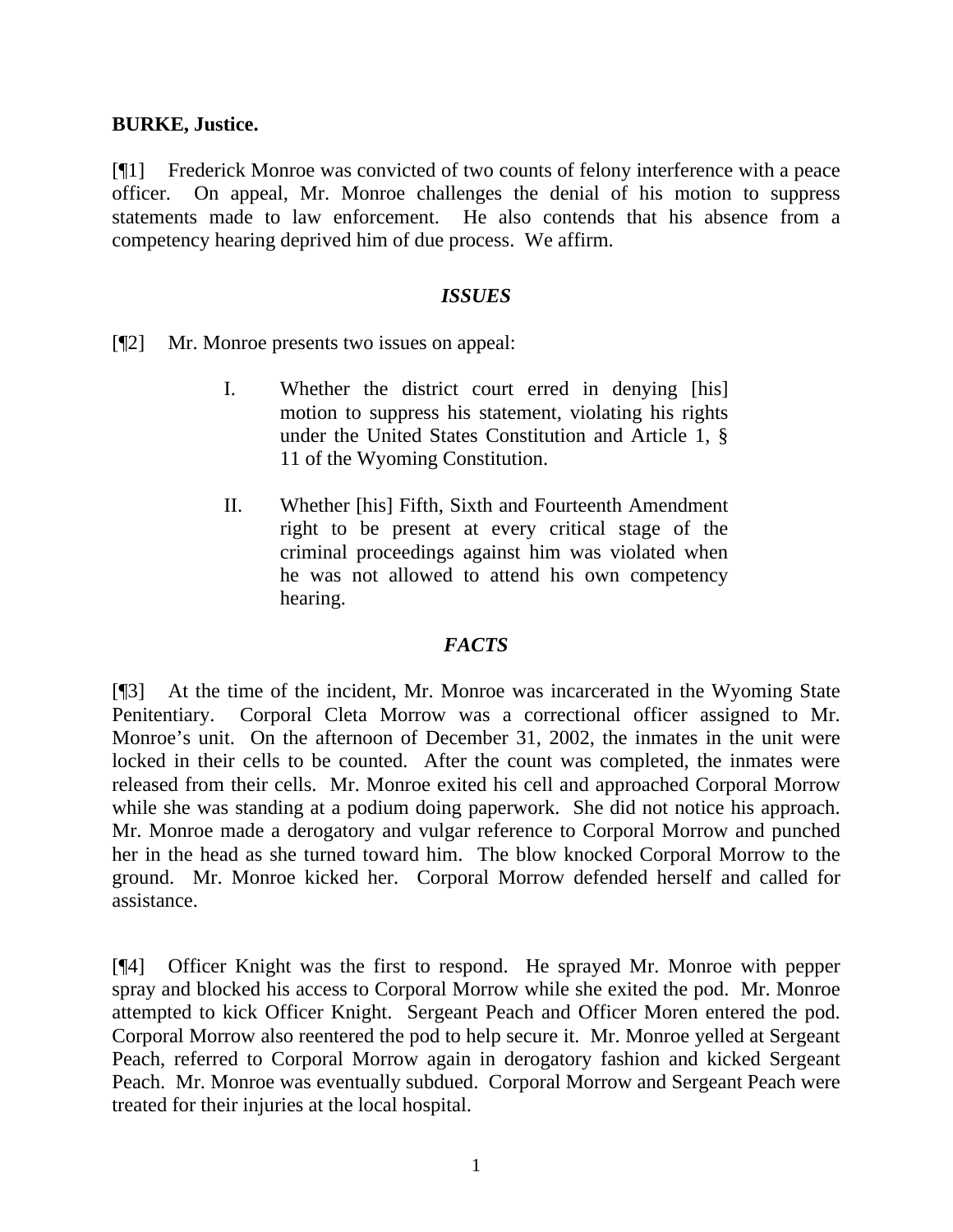[¶5] Sergeant James Rosentreter of the Carbon County Sheriff's Office investigated the incident. On January 7, 2003, he interviewed Mr. Monroe at the penitentiary. Prior to asking Mr. Monroe any questions, Sergeant Rosentreter provided a Miranda warning to Mr. Monroe. He then asked Mr. Monroe if he wanted to talk to him. Mr. Monroe responded by saying, "Are you going to get me a good attorney?" Sergeant Rosentreter replied, "In whose eyes?" Mr. Monroe responded to that statement by providing Sergeant Rosentreter with information concerning the incident. Sergeant Rosentreter asked follow-up questions to which Mr. Monroe provided additional information. Subsequently, Mr. Monroe was charged with two counts of felony interference with a peace officer in violation of Wyo. Stat. Ann.  $\S 6$ -5-204(b) (LexisNexis 200[1](#page-2-0)).<sup>1</sup>

[¶6] Mr. Monroe was arraigned on April 28, 2003, and entered a plea of "not guilty" to both counts. On July 9, 2003, defense counsel filed a Motion for Evaluation to Determine Competency. The motion sought an evaluation pursuant to Wyo. Stat. Ann. § 7-11-303(a) (LexisNexis 2001) in order to determine Mr. Monroe's fitness to proceed. The district court granted the motion and entered an order suspending proceedings until Mr. Monroe's competency to proceed was determined. The evaluation was conducted by Dr. Abram C. Hitt, a staff psychologist at the Wyoming State Hospital. In early September 2003, Dr. Hitt submitted his report in which he concluded that Mr. Monroe was competent to proceed with trial. On September 17, 2003, the district court entered a Notice of Setting scheduling a competency hearing for October 24, 2003.

[¶7] On October 24, 2003, defense counsel and counsel for the State appeared for the scheduled hearing. Mr. Monroe was not present because transportation arrangements from the penitentiary had not been made. Defense counsel advised the district court that she had no objection to the report and did not contest that Mr. Monroe was fit to proceed. Defense counsel also requested that the court end the suspension of further proceedings and set a trial date. The State advised that it had no objection to the report. The district court determined that Mr. Monroe was competent to proceed and scheduled the matter for trial.

[¶8] Shortly before trial, Mr. Monroe moved to suppress the statements that he made to Sergeant Rosentreter. He contended that he had invoked his right to counsel but Sergeant Rosentreter improperly continued to question him regarding the incident. After hearing,

<span id="page-2-0"></span> $\overline{a}$ <sup>1</sup> Wyo. Stat. Ann. § 6-5-204(b) provides:

<sup>(</sup>b) A person who intentionally and knowingly causes or attempts to cause bodily injury to a peace officer engaged in the lawful performance of his official duties is guilty of a felony punishable by imprisonment for not more than ten (10) years.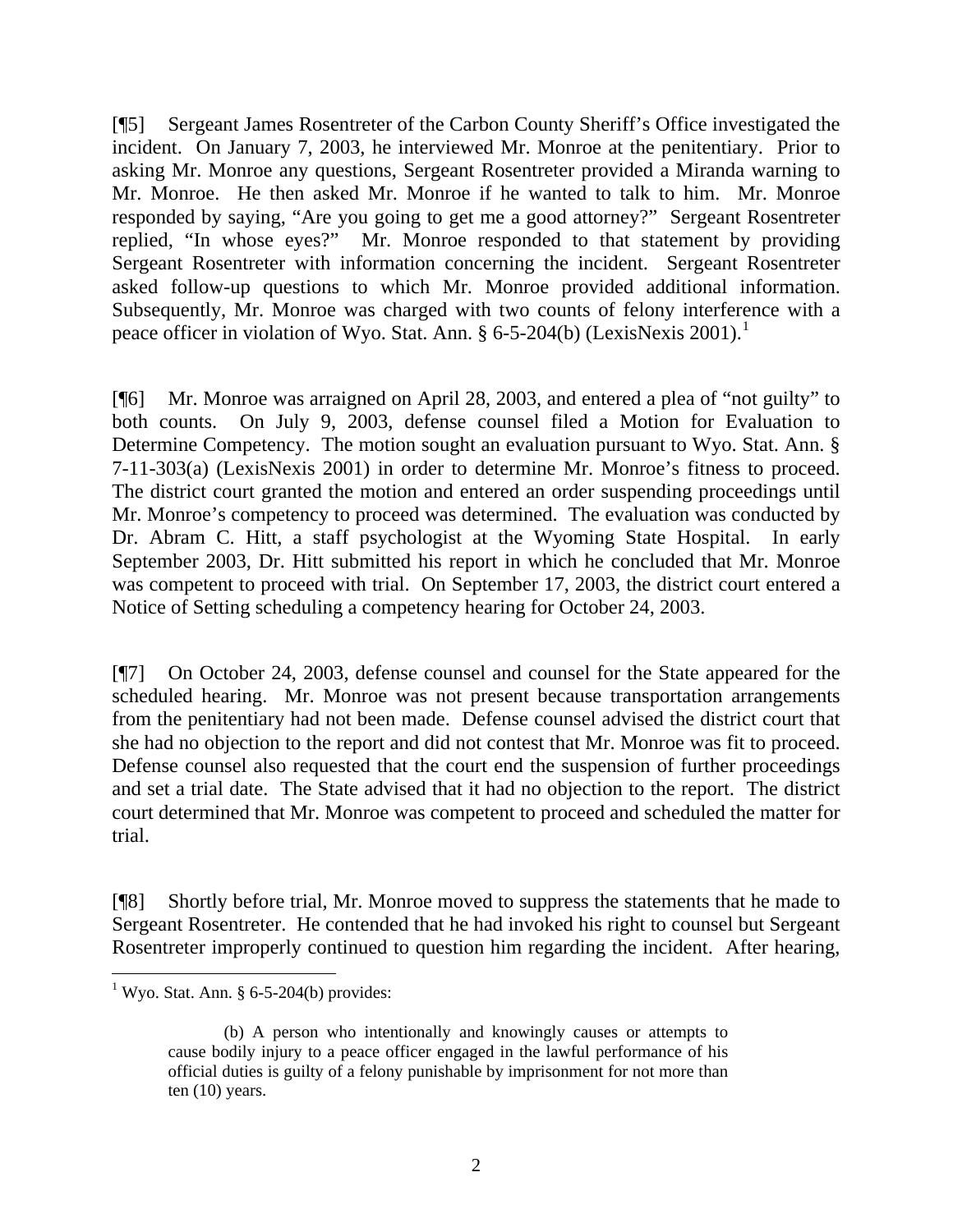the district court denied the motion. A jury trial was held. Mr. Monroe asserted a defense of "automatism." Dr. Hitt did not testify and the contents of his report were not disclosed to the jury. Mr. Monroe was found guilty on both counts. This appeal followed.

# *Motion to suppress*

[¶9] Mr. Monroe asserts that the district court erred by denying his motion to suppress. He contends that his question, "Are you going to get me a good attorney?" was an unambiguous request for counsel which prevented further interrogation until he was provided an attorney. Alternatively, he contends that he made an ambiguous request for counsel which limited further interrogation to a clarification of his desire for counsel.

[¶10] In reviewing the denial of a motion to suppress, we apply the following standard of review:

> "Findings of factual issues made by the district court considering a motion to suppress are not disturbed on appeal unless they are clearly erroneous. *Wilson v. State*, 874 P.2d 215, 218 (Wyo. 1994). Since the district court conducts the hearing on the motion to suppress and has the opportunity to assess the credibility of the witnesses, weigh the evidence, and make the necessary inferences, deductions, and conclusions, evidence is viewed in the light most favorable to the district court's determination. *Id.* [I]ssue[s] of law . . . [are] reviewed *de novo*. *Id.*, *Brown v. State*, 944 P.2d 1168, 1170-71 (Wyo. 1997)."

*Jelle v. State,* 2005 WY 111, ¶ 13, 119 P.3d 403, 407 (Wyo. 2005) (quoting *[Mackrill v.](http://www.lexis.com/research/buttonTFLink?_m=b76abe8e3f0c796c4770e1a17486f4bc&_xfercite=%3ccite%20cc%3d%22USA%22%3e%3c%21%5bCDATA%5b2005%20WY%20111%5d%5d%3e%3c%2fcite%3e&_butType=3&_butStat=2&_butNum=6&_butInline=1&_butinfo=%3ccite%20cc%3d%22USA%22%3e%3c%21%5bCDATA%5b100%20P.3d%20361%2cat%20364%5d%5d%3e%3c%2fcite%3e&_fmtstr=FULL&docnum=1&_startdoc=1&wchp=dGLbVzb-zSkAW&_md5=089df16c90b34a786e8a0097e2f3be2f)  State*[, 2004 WY 129, ¶ 12, 100 P.3d 361, 364 \(Wyo. 2004\)](http://www.lexis.com/research/buttonTFLink?_m=b76abe8e3f0c796c4770e1a17486f4bc&_xfercite=%3ccite%20cc%3d%22USA%22%3e%3c%21%5bCDATA%5b2005%20WY%20111%5d%5d%3e%3c%2fcite%3e&_butType=3&_butStat=2&_butNum=6&_butInline=1&_butinfo=%3ccite%20cc%3d%22USA%22%3e%3c%21%5bCDATA%5b100%20P.3d%20361%2cat%20364%5d%5d%3e%3c%2fcite%3e&_fmtstr=FULL&docnum=1&_startdoc=1&wchp=dGLbVzb-zSkAW&_md5=089df16c90b34a786e8a0097e2f3be2f)).

[¶11] The motion to suppress hearing was relatively limited in scope. Mr. Monroe contended that his remark, "Are you going to get me a good attorney?" was an unequivocal request for counsel which precluded further questioning pursuant to our decision in *Hadden v. State,* 2002 WY 41, ¶ 25, 42 P.3d 495, 504 (Wyo. 2002). The State contended that Mr. Monroe's query did not rise to the level of an unequivocal request for counsel and that, based on *Hadden,* questioning regarding the incident was permissible. The parties agreed that Mr. Monroe was in custody at the time of the interrogation. Sergeant Rosentreter was the only witness. He testified as follows:

- Q. Did you introduce yourself to Mr. Monroe?
- A. Yes, I did.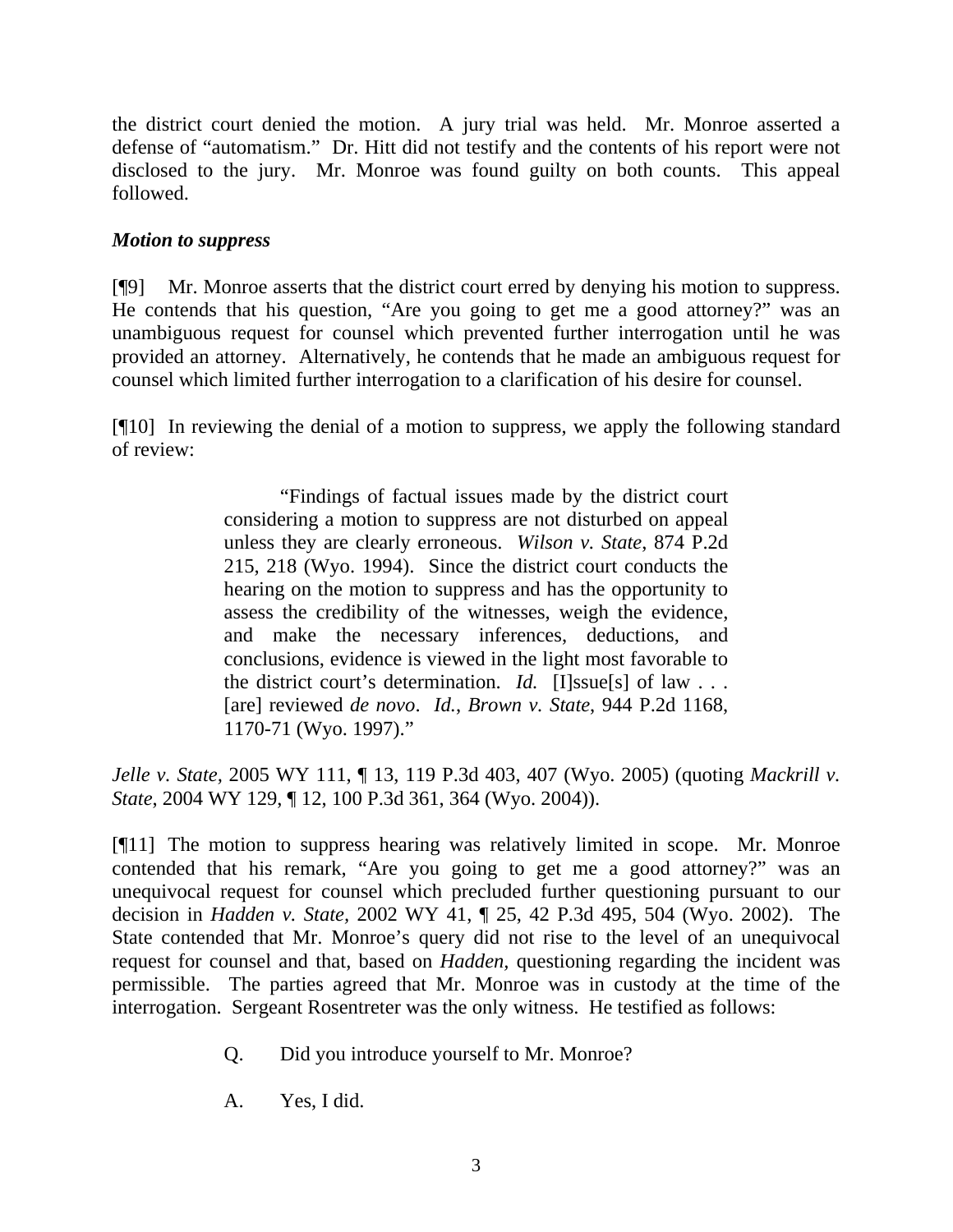- Q. Did you tell him what you wanted to speak to him about?
- A. Yes, I did.
- Q. Did you advise him of his rights under Miranda?
- A. Yes, I did.
- Q. How did you do that?
- A. I read it off of a card.
- Q. Do you have that card with you?
- A. Yes, I do.
- Q. Would you state to the Court how you read that advisement?
- A. Do you want me to read it?
- Q. Exactly as you would have done it that day, to the best of your ability[.]
- A. Mr. Monroe, you have the right to remain silent. Anything you say can and will be used against you in a court of law. You have the right to talk to a lawyer and have him present with you while you are being questioned. If you cannot afford to hire a lawyer, one will be appointed to represent you before any questioning, if you wish. You can decide at any time to exercise these rights and not answer any questions or make any statements.

 And then I asked him, do you understand these rights that I've explained to you? Having those rights in mind, do you wish to talk to me now?

- Q. How did Mr. Monroe respond?
- A. He asked me if I was going to get him a good attorney.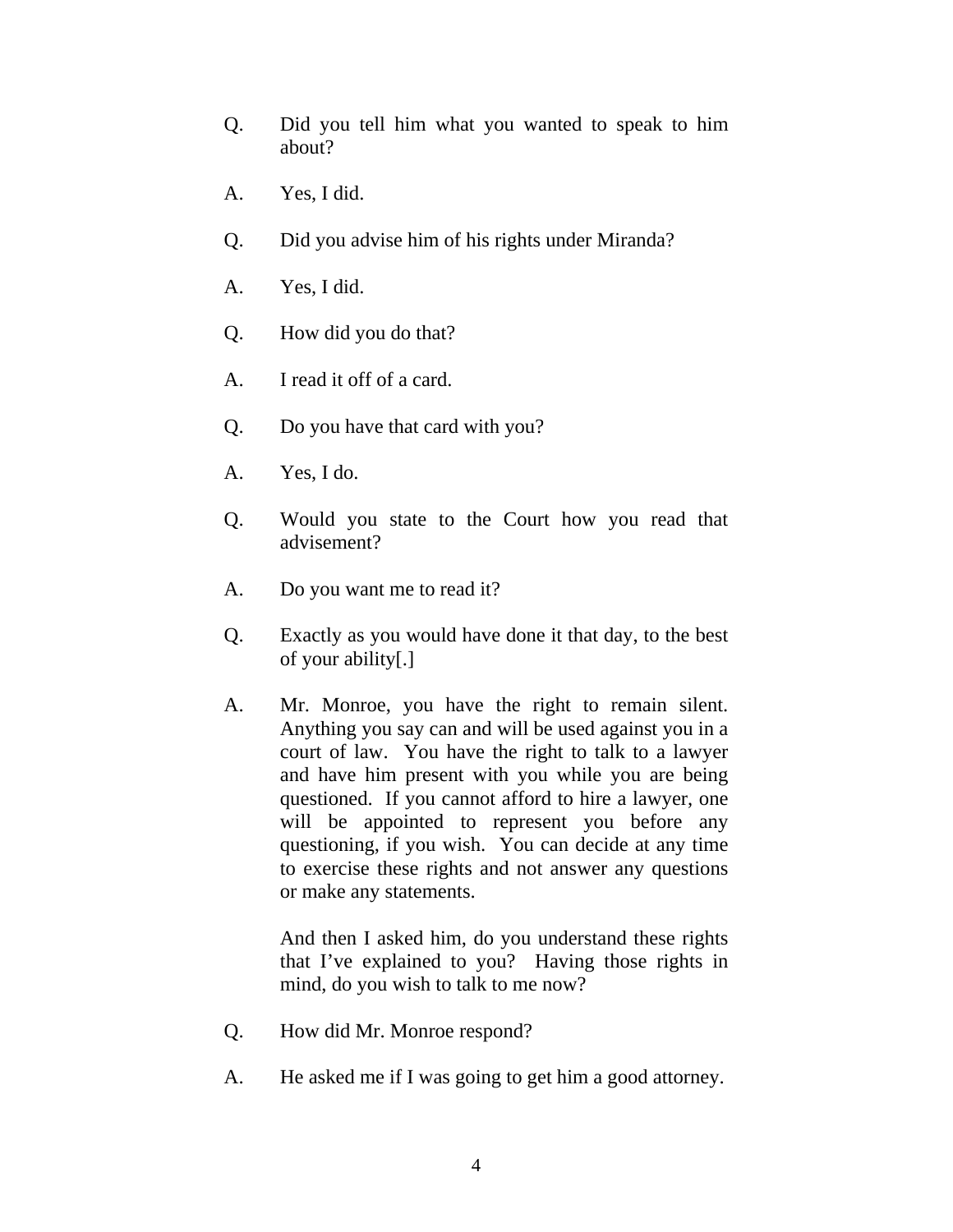- Q. Did you take that as a request for an attorney?
- A. No.
- Q. What [did] you say in response to him?
- A. He asked if [I] was going to get him a good attorney. I said, in whose eyes? Then Mr. Monroe went on to tell me what had happened.
- Q. Specifically, what's the first thing, as you remember, after you said good attorney, in whose eyes?
- A. His next statement was, I try to mind my own business out here.
- Q. And did he say anything before you responded to him?
- A. I don't understand.
- Q. Did he make any other statements before you said something?
- A. Yes.
- Q. What's the next thing he said[?]
- A. That -- Let's see. He said, I try to mind my own business out here. I believe his next statement was, if it wasn't for her, I would still be in C Unit. I don't remember, I would have to read my report to say exactly how it went.
- Q. Did you prepare a report contemporaneous with this interview?
- A. Yes, I did.
- Q. Would it refresh your recollection to take a look at that report?
- A. Yes, it would.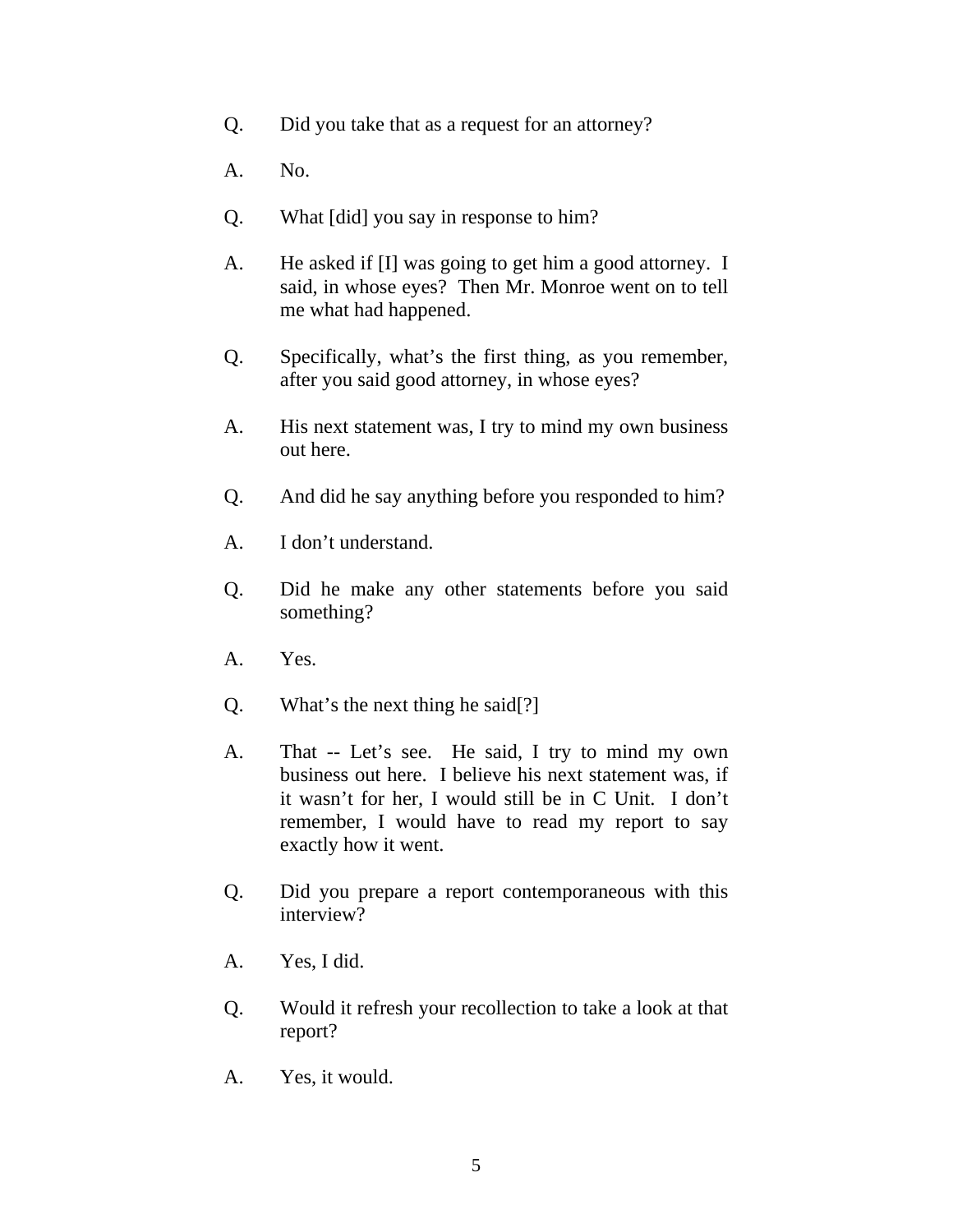- . . .
- Q. Deputy Rosentreter, I'm showing you a copy of your sheriff's office report.
- A. Yes, sir.
- Q. Would you take a look at that real quickly. Does that refresh your recollection of the next thing that Mr. Monroe said to you?
- A. Yes. He did say, "I'm doing my best to mind my own business out here. Everyone in C2 knows about this officer and the way she is."
- Q. Did you respond to that statement?
- A. No, I didn't.
- Q. What did he say next?
- A. "She has mood swings, you know, unless it's about time for her to get off work. The 2:00 count, my roommate says, here she comes, looks like she was in a race. I wanted out and she slammed the door and I got fed up with it and I totally lost it."
- Q. Did you say anything at that point?
- A. No.
- Q. What was the next thing that was said?
- A. It continues on, "I did what I did and that was it."

[¶12] After Mr. Monroe made these initial statements, Sergeant Rosentreter followed up with only three questions regarding the incident. He asked Mr. Monroe, "what he did" and "what happened." He also asked Mr. Monroe if he received "any marks in the incident." Mr. Monroe responded to the questions by providing additional information regarding the incident. According to Sergeant Rosentreter, Mr. Monroe had clear speech during the interview and did not appear to be confused in any way.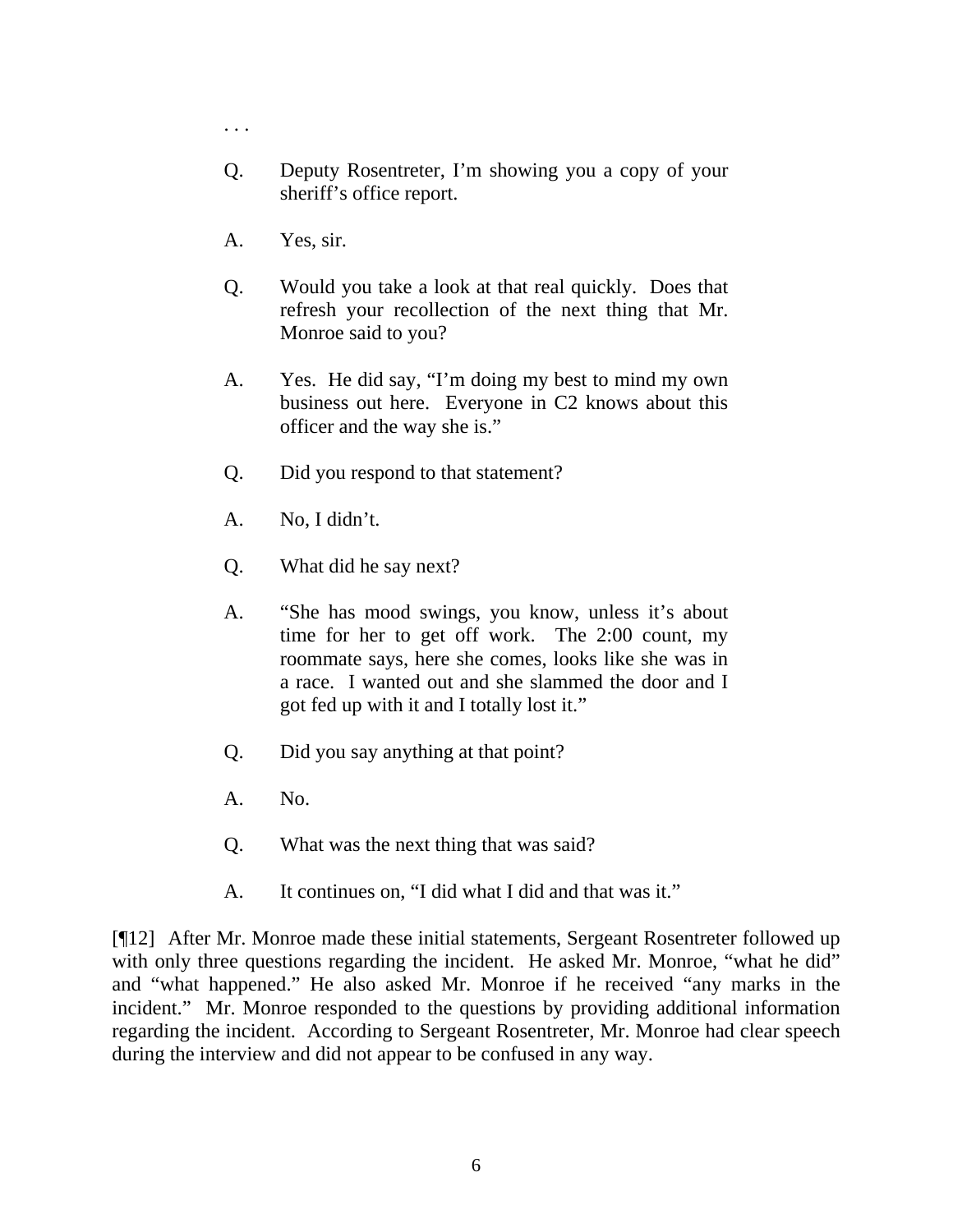[¶13] The district court took the matter under advisement and subsequently issued a decision letter. The district court found that Mr. Monroe had not unequivocally invoked his right to counsel and, based upon our decision in *Hadden*, denied the Motion to Suppress. The district court explained its reasoning as follows:

> The parties concede that Defendant was "in custody" and was subject to "interrogation" by Sgt. Rosentreter. Appropriately, the parties have narrowed the pertinent issue to one of whether, by asking whether Sgt. Rosentreter would get Defendant a "good attorney," Defendant was invoking his right to counsel, mandating a halt to further questioning. If Defendant did not invoke his right to counsel, the parties concede that questioning was able to continue and that Defendant voluntarily waived his rights and answered the questions of him.

> Both parties cite to *Hadden v. State,* 2002 WY 41, 42 P.3d 495 (Wyo. 2002) in which the Wyoming Supreme Court stated:

> > To recapitulate: We held in *Miranda* that a suspect is entitled to the assistance of counsel during custodial interrogation even though the Constitution does not provide for such assistance. We held in *Edwards* that if the suspect invokes the right to counsel at any time, the police must immediately cease questioning him until an attorney is present. But we are unwilling to create a third layer of prophylaxis to prevent police questioning when the suspect **might** want a lawyer. Unless the suspect actually requests an attorney, questioning may continue.

> > *Davis v. United States*, 512 U.S. 452, 462, 114 S.Ct. 2350, 129 L.Ed.2d 362 (1994) (emphasis in original).

> > In *Davis,* the defendant was given *Miranda* warnings, and then he waived his right to remain silent and to consult with an attorney prior to questioning. During his interview, Davis said, "Maybe I should talk to a lawyer." Davis was told that he had a right to an attorney but then responded that he did not want an attorney. Later in the interview, he said, "I think I want a lawyer before I say anything else." At that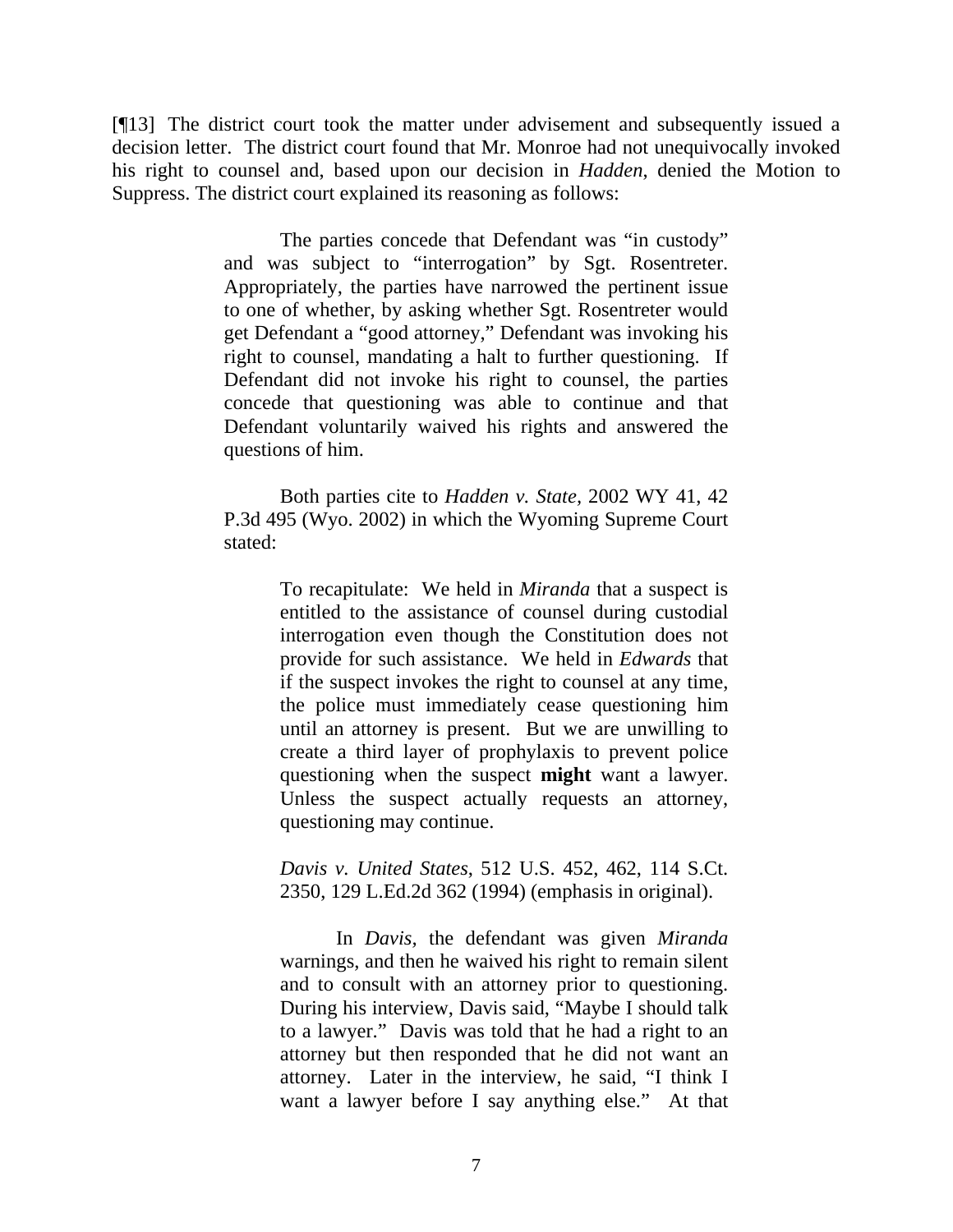point, the interview ceased. *Id.*, 512 U.S. at 454, [114 S.Ct. 2350]. The Supreme Court's reasoning continued:

> The *Edwards* rule - questioning must cease if the suspect asks for a lawyer - provides a bright line that can be applied by officers in the real world of investigation and interrogation without unduly hampering the gathering of information. But if we were to require questioning to cease if a suspect makes a statement that **might** be a request for an attorney, this clarity and ease of application would be lost. Police officers would be forced to make difficult judgment calls about whether the suspect in fact wants a lawyer even though he has not said so, with the threat of suppression if they guess wrong. We therefore hold that, after a knowing and voluntary waiver of the *Miranda* rights, law enforcement officers may continue questioning until and unless the suspect clearly requests an attorney.

#### *Id.*, 512 U.S at 461 (emphasis in original).

The Supreme Court concluded its analysis stating that the courts below found that Davis's remark - "Maybe I should talk to a lawyer" - was not a request for counsel, and it found no reason to disturb this conclusion. *Davis*, 512 U.S at 462. The Tenth Circuit Court of Appeals has applied that rule in similar circumstances. *United States v. Zamora*, 222 F.3d 756, 766 (10th Cir. 2000) (Zamora's statement that he "might want to talk to a lawyer" was ambiguous, as Zamora appeared to be thinking out loud, and questioning was not required to cease).

We adopt the rule espoused by *Davis* and *Zamora*. In doing so, we have consulted with the views of our brethren in many jurisdictions and find them to be in agreement with the rule as well. *State v. Simmons*, 2000 MT 329 [¶¶] 19-24, 15 P.3d 408, [¶¶] 19-24 (Mont. 2000) (although defendant at first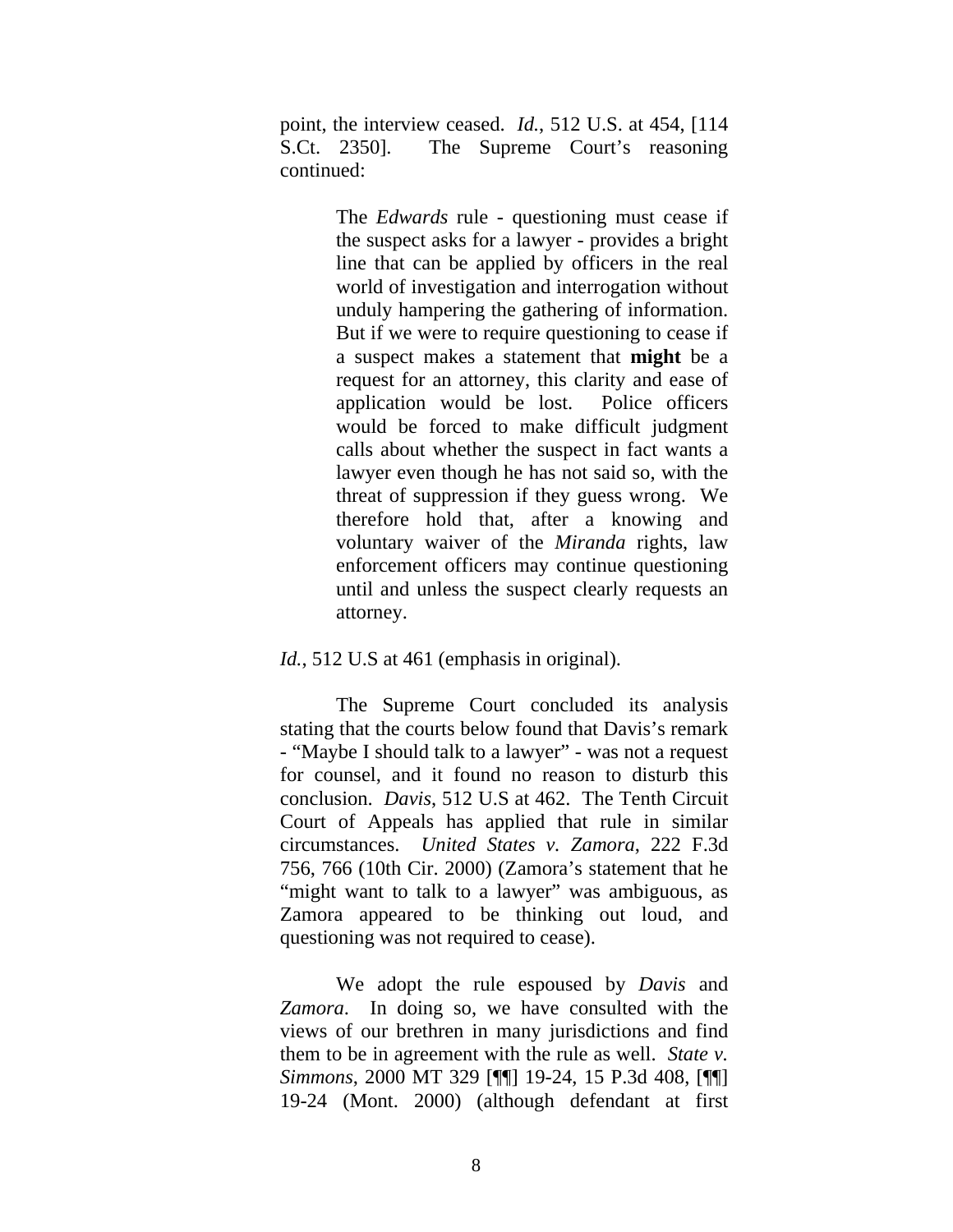indicated he wanted an attorney, he then said, "I do not want an attorney present just for this part, no"--and answered questions asked of him); *Harte v. State*, 13 P.3d 420, 428-29 (Nev. 2000) (During the course of his interview, Harte said, "Just out of curiosity, when do I get to talk to a lawyer?"; "I . . . they . . . they told me, you know, that they thought I should talk to a lawyer whatever"; "I don't wanna be a bitch and say, you know, give my [sic ] lawyer. But I mean;" and, "What do you think a lawyer would tell me right now?"; however, in full context of his interview and clarity of *Miranda* warnings given, those statements were ambiguous); *People v. Tally*, 7 P.3d 172, 179-81 (Colo. App. 1999) (Although the defendant asked many questions about his right to counsel, he ended up saying, "Yeah, I'll talk to you."); *State v. Whipple*, 134 Idaho 498, 5 P.3d 478, 482 (Idaho App. 2000) (adopting *Davis* rule, but in context of right to remain silent where defendant repeatedly said, "No more!" to questions being put to him); *Stemple v. State*, 2000 OK CR 4 ¶¶ 9-10, 994 P.2d 61, ¶¶ 19-24 (Okla. 2000) ("I feel as though I should have an attorney," was equivocal response); *State v. Kiriluk*, 1999 UT App 030 ¶¶ 7-8, 975 P.2d 469, ¶¶ 7-8 (Utah App. 1999), (defendant's response of "I don't," when asked if he had anything to say about evidence found in his apartment not unambiguous request for counsel or to remain silent); *State v. Donesay*, 959 P.2d 862, 871 (Kan. 1998) (adopting rule in context of right to remain silent); *Braboy v. State*, 745 A.2d 471, 477-79 (Md. App. 2000) ("I want a lawyer but I can't afford a lawyer," not an unambiguous exercise of right to counsel where defendant decided to talk after he was informed that a lawyer would be appointed for him if he could not afford one); *Goodner v. State*, 714 N.E.2d 638, 641 (Ind. 1999) (Goodner equivocated about whether or not he should talk without a lawyer, but ultimately signed written waiver and talked); *State v. Brown*, 589 N.W.2d 69, 72-74 (Iowa App. 1998) (defendant's statement, "Is my lawyer here?" not an unambiguous request for counsel); *State v. Greybull*, 1998 ND 102 ¶¶ 8-9, 14-21, 579 N.W.2d 161, ¶¶ 8-9, 14-21 (N.D. 1998) (defendant's statements, "You can't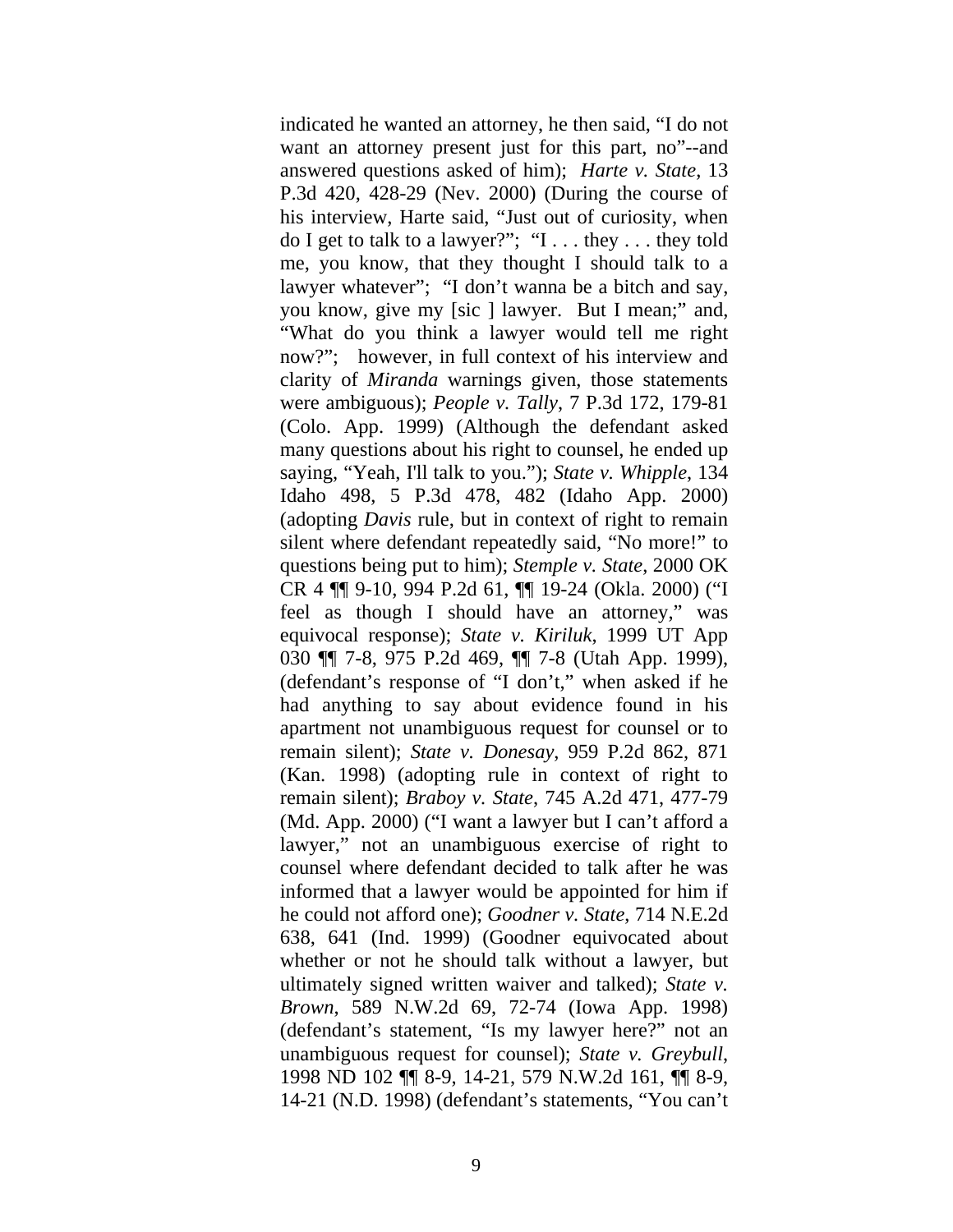make me say nothing," "Do I have to get a lawyer?" and "Do I need to get a lawyer?" - ambiguous under *Davis*); *Cothren v. State*, 705 So.2d 849, 851-55 (Ala. Crim. App. 1997) ("I think I want to talk to an attorney before I answer that," ambiguous under circumstances of case); but *see Billups v. State*, 762 A.2d 609, 614- 16 (Md. App. 2000) (defendant signed signature line on form which purported to waive his rights to remain silent and have counsel, but wrote "NO" by his signature - construed to be unequivocal exercise of right to remain silent and have an attorney).

## *Hadden, ¶¶* 22-25.

Applying *Hadden* to the facts of the present case, this Court finds that Defendant did not unambiguously exercise his right to counsel. Given the context of Defendant's interview with Sgt. Rosentreter and the clarity of the *Miranda*  warnings read to Defendant, Defendant did not request counsel simply by asking Sgt. Rosentreter if he would get him a "good attorney." Not only were Defendant's follow up statements initially completely voluntary on his part (*e.g.* Sgt. Rosentreter only responded by asking "Good in whose eyes?"), but continued questioning was permitted under the guidance of *Hadden*. Accordingly, Defendant knowingly and voluntarily waived his right to counsel with respect to the custodial interrogation.

[¶14] The district court concluded that the phrase, "Are you going to get me a good attorney?" was not an unequivocal request for counsel under the circumstances. We agree. The phrase could be viewed as preliminary in nature, seeking information which might be useful to Mr. Monroe in determining whether he would exercise his right to counsel. The query could be viewed as rhetorical, one to which Mr. Monroe did not expect a reply. It could be viewed as a derisive comment by Mr. Monroe suggesting his opinion of prospective counsel. No doubt, there are other possible interpretations of the phrase, including the one argued by Mr. Monroe on appeal.

[¶15] Additionally, and perhaps more significantly, we afford deference to the finding of the district court because when we examine "the cold words of the transcript of testimony, we do not have the benefit of how the trial judge sees and hears the witness- the pitch of the voice, facial changes, the movement in the witness--all of which may tell a separate story, to be given credence." *Martinez v. State*, 611 P.2d 831, 839 (Wyo. 1980) (quoting *Madrid v. Norton,* 596 P.2d 1108, 1117 (Wyo. 1979)). The district court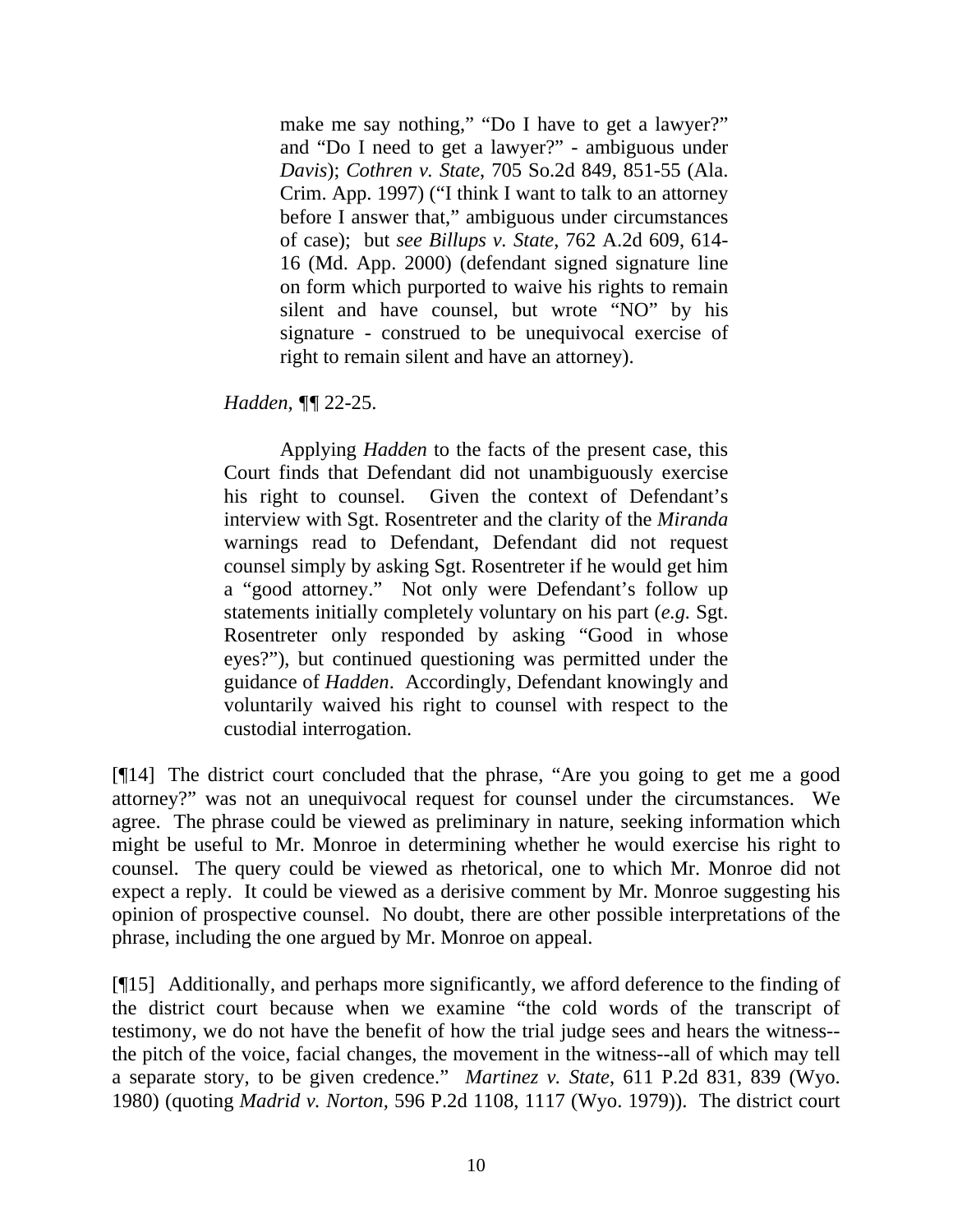was able to observe Sergeant Rosentreter testify, hear the inflection and intonation of his voice, and understand how Mr. Monroe delivered the phrase. Sergeant Rosentreter did not express any doubt regarding whether Mr. Monroe had intended to request an attorney, and the district court was in the best position to assess his credibility. We conclude that the district court's finding that Mr. Monroe had not unequivocally invoked his right to counsel was not clearly erroneous.

[¶16] Mr. Monroe also contends that even if his request was equivocal, it was sufficient to prevent further questioning regarding the incident absent a signed written waiver of his *Miranda* rights. He relies upon our decision in *Suliber v. State,* 866 P.2d 85 (Wyo. 1993) in support of his position. In *Suliber,* we held that police questioning following an equivocal request for counsel was limited to clarification of the request, and that further interrogation was only permissible after procuring a written waiver of that right. *Id*. at 90-91.

[¶17] We decided *Suliber* in 1993 and, in support of our decision, relied heavily upon the holding of the United States Supreme Court in *Edwards v. Arizona*, 451 U.S. 477, 101 S.Ct. 1880, 68 L.Ed.2d 378, *reh'g denied* 452 U.S. 973, 101 S.Ct. 3128, 69 L.Ed.2d 984 (1981). Subsequently in 1994, the United States Supreme Court refined the contours of *Edwards* with its decision in *Davis* in which it held that only an unequivocal request for counsel mandates a halt to interrogation. *Davis v. United States*, 512 U.S. 452, 462, 114 S.Ct. 2350, 2357, 129 L.Ed.2d 362 (1994). We accepted this refinement when we adopted the *Davis* rationale. *Hadden*, ¶ 25. Our extensive review in *Hadden* of other cases regarding equivocal requests for counsel, together with our express adoption of *Davis,* reflects our intention to abandon prior, inconsistent approaches. We stated:

> The list of cases cited above is by no means exhaustive, and we concede that there are cases to the contrary. *See, e.g., State v. Jones*[, 102 Wash. App. 89, 6 P.3d](http://www.lexis.com/research/buttonTFLink?_m=f9a721d864bd458d16485077207ed5c5&_xfercite=%3ccite%20cc%3d%22USA%22%3e%3c%21%5bCDATA%5b2002%20WY%2041%5d%5d%3e%3c%2fcite%3e&_butType=3&_butStat=2&_butNum=23&_butInline=1&_butinfo=%3ccite%20cc%3d%22USA%22%3e%3c%21%5bCDATA%5b102%20Wn.%20App.%2089%5d%5d%3e%3c%2fcite%3e&_fmtstr=FULL&docnum=1&_startdoc=1&wchp=dGLbVzb-zSkAW&_md5=ec295f76f494410e8b62a506acee485e)  [58, 61-62 \(2000\)](http://www.lexis.com/research/buttonTFLink?_m=f9a721d864bd458d16485077207ed5c5&_xfercite=%3ccite%20cc%3d%22USA%22%3e%3c%21%5bCDATA%5b2002%20WY%2041%5d%5d%3e%3c%2fcite%3e&_butType=3&_butStat=2&_butNum=23&_butInline=1&_butinfo=%3ccite%20cc%3d%22USA%22%3e%3c%21%5bCDATA%5b102%20Wn.%20App.%2089%5d%5d%3e%3c%2fcite%3e&_fmtstr=FULL&docnum=1&_startdoc=1&wchp=dGLbVzb-zSkAW&_md5=ec295f76f494410e8b62a506acee485e) (Washington declined to adopt *Davis* rule); and *State v. Rogan*[, 91 Hawai'i 405, 984 P.2d 1231, 1249](http://www.lexis.com/research/buttonTFLink?_m=f9a721d864bd458d16485077207ed5c5&_xfercite=%3ccite%20cc%3d%22USA%22%3e%3c%21%5bCDATA%5b2002%20WY%2041%5d%5d%3e%3c%2fcite%3e&_butType=3&_butStat=2&_butNum=24&_butInline=1&_butinfo=%3ccite%20cc%3d%22USA%22%3e%3c%21%5bCDATA%5b91%20Haw.%20405%5d%5d%3e%3c%2fcite%3e&_fmtstr=FULL&docnum=1&_startdoc=1&wchp=dGLbVzb-zSkAW&_md5=bc00f99cbb54f70db615a4f21f9f6d09) (Hawai'i 1999) (according broader rights under Hawai'i Constitution). However, we find the *Davis* decision and its progeny convincing, and we adopt that rule for Wyoming.

*Hadden,* ¶ 26.To the extent that *Suliber* conflicts with our decision in *Hadden*, it was overruled *sub silentio.* We find no error in the district court's denial of the motion to suppress.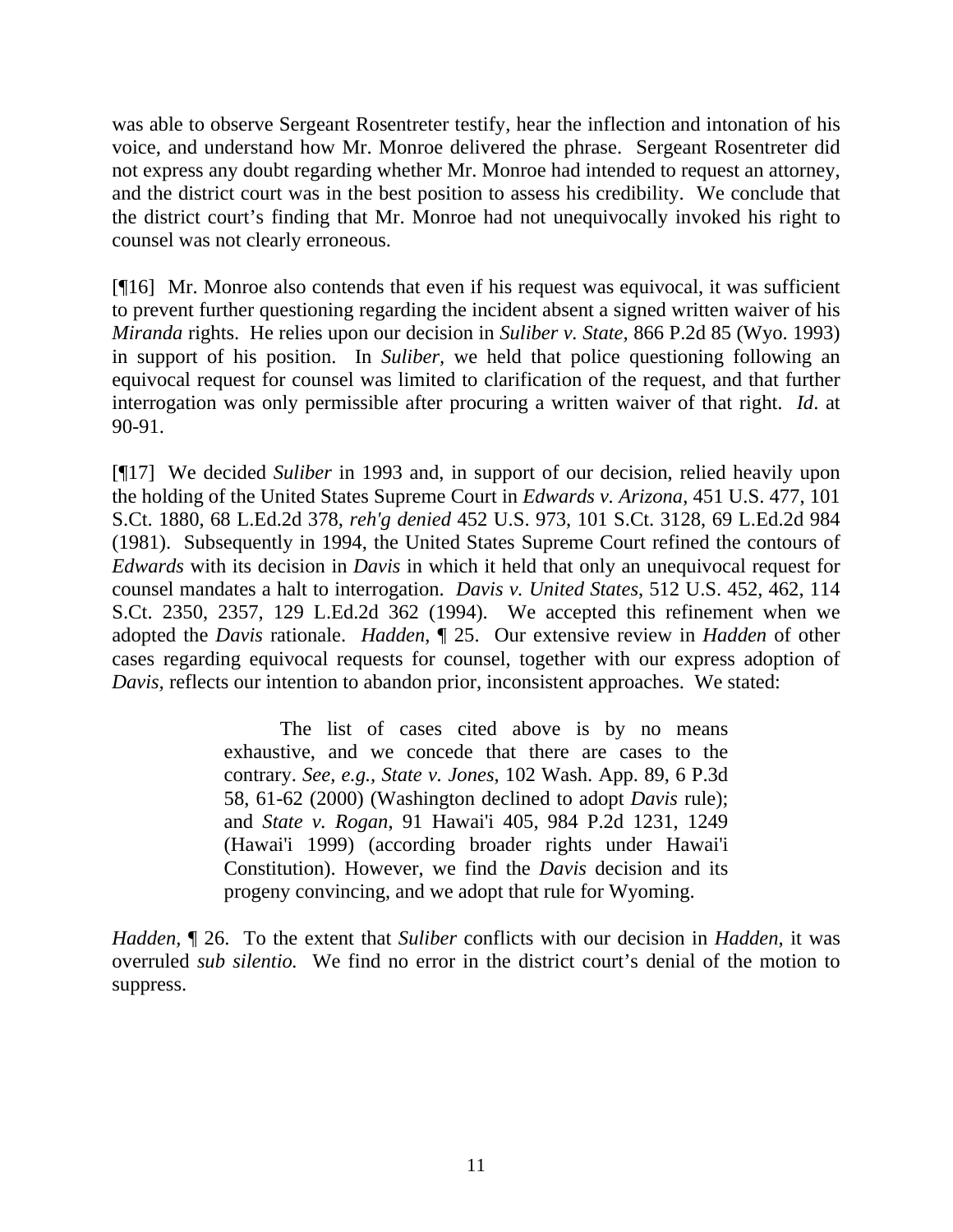### *Right to be present at competency hearing*

[¶18] Mr. Monroe asserts that he was deprived of his constitutional right to be present at the competency hearing. "The Sixth Amendment and the due process clauses of the Fifth and Fourteenth Amendments to the United States Constitution guarantee an accused the right to be present during every stage of the criminal proceeding that is critical to its outcome if his presence would contribute to the fairness of the procedure." *Skinner v. State*, 2001 WY 102, ¶ 20, 33 P.3d 758, 765 (Wyo. 2001). The question of whether a defendant has the right to be present at a specific phase of the criminal proceeding is an issue of law which we review *de novo*. *Id.*, ¶ 19.

[¶19] The district court granted Mr. Monroe's motion for an evaluation. Dr. Abram Hitt, staff psychologist for the State Hospital, conducted the evaluation and prepared a forensic report in which he concluded:

> [I]t can be stated with a reasonable degree of psychological certainty that Mr. Monroe has the basic capacity to comprehend his position, understand the nature and object of the proceedings against him, conduct his defense in a rational manner and cooperate with his counsel to the end that a defense may be interposed in his behalf. It is further concluded that the defendant can retain his basic capacity to proceed through the adjudicative process in the foreseeable future.

[¶20] A competency hearing was scheduled. Mr. Monroe was not present because arrangements had not been made to transport him to the hearing. Defense counsel did not seek a continuance. Instead, defense counsel requested entry of a finding of competency to proceed based upon Dr. Hitt's report. The transcript reflects the following:

> The Court: [Defense counsel] is present representing the Defendant, [Prosecutor] is present representing the State, Mr. Monroe is not present. I believe arrangements weren't made to have him transported from the penitentiary.

> But really, the only matter before the Court, the proceedings were stayed pending evaluation at the state hospital on his fitness to proceed. The report indicates a finding that he is fit to proceed.

> And pursuant to the Statute, 7-11-303, "If neither the State, nor the accused or his counsel contests the opinion referred to . . . relative to fitness to proceed, the Court may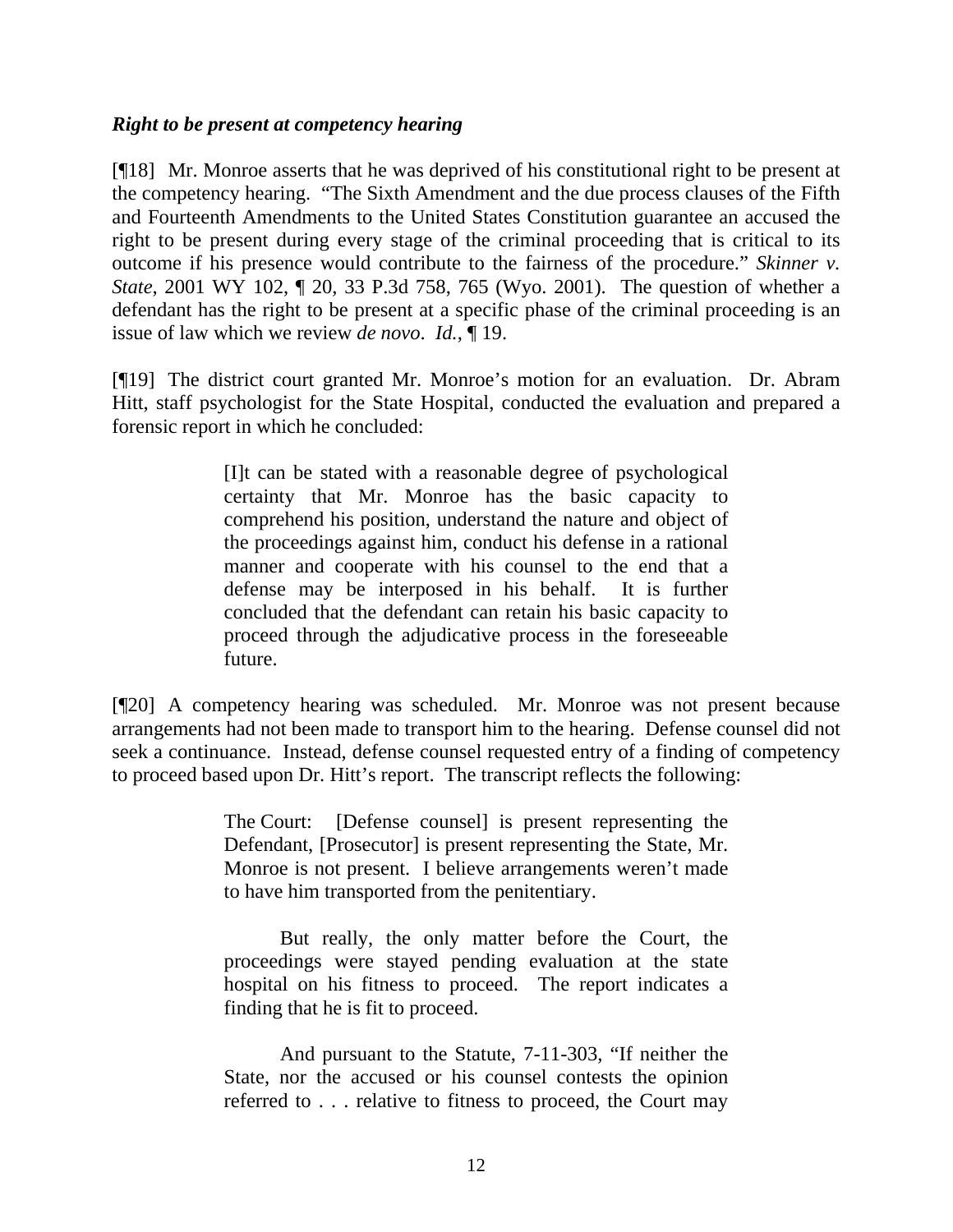make a determination and finding of record on this issue on the basis of the report filed or the Court may hold a hearing on its own motion."

 Does the Defense wish that the Court make a finding of record on this issue on the basis of the report filed?

[Defense counsel]: Yes, Your Honor, that's correct. For the record, since I have become counsel of record for the case, I have met with my client twice. The first meeting was a very lengthy type meeting. I have reviewed the state hospital evaluation with him. In fact, I read it to him and explained things word for word. So we did go through that very carefully.

 Based on the findings of the report and based on my interactions with my client, I do not contest the findings of the state hospital report. We would ask the Court at this time that we be able to unsuspend proceedings so we're able to set a trial date and get things rolling again in this case, Your Honor.

The Court: Thank you.

[Prosecutor]: Your Honor, the State also stipulates to the findings in the report, and would ask that the Court enter the appropriate order.

The Court: All right. The Court has reviewed the report. And based on the reading of the statute that allows the Court to make a finding if neither the accused nor his counsel contests the opinion referred to, will rule on this. But I will rule that he is fit to proceed as stated in the report and set the matter for further proceedings. Anything further on State versus Monroe?

[Prosecutor]: Not from [the] State, Your Honor.

The Court: Okay.